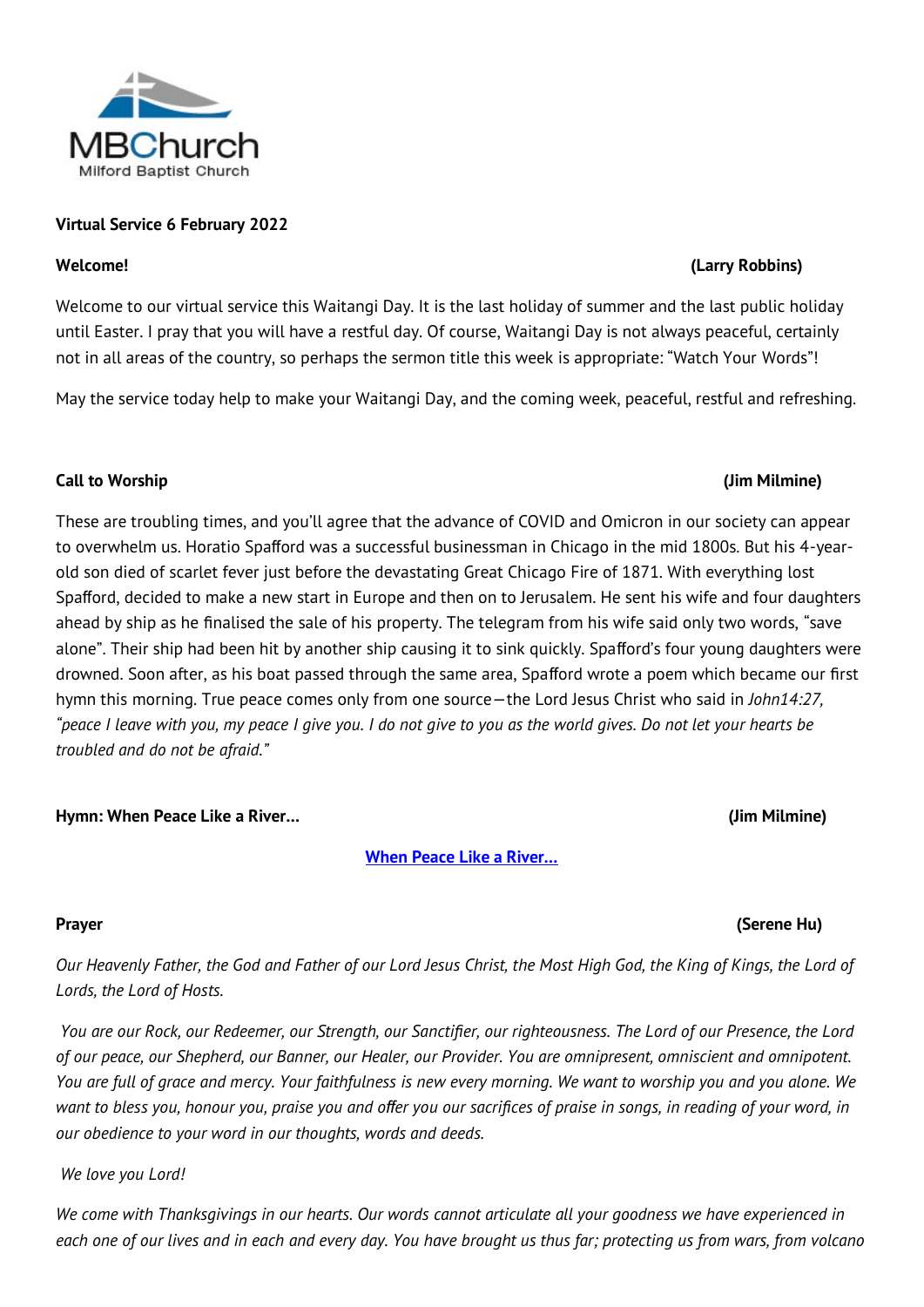*eruptions, from tsunamis, from great floods from temperature extremes and from devastating diseases inspire of Covid 19! Yes, as we consider what's is happening around us in the rest of the world, we are so grateful! We thank you for everyday answered prayers for our church family, our own families and our loved ones.*

*We thank you for having a church building to worship in, for our Pastor and our Leadership Team. We thank you that we are able to participate in ministry of supporting missionaries, local and overseas.* 

*We are grateful that you have given so many talents to so many members to enable us to serve you in worship, in music, in teaching, in praying and in showing love for one another. We pray that we will continue to seek you that we may know you more, to love you more and to be able to serve you better.*

*Thus Lord, as some church activities resume, we ask for your blessings that we will be safe and enjoy being together to study your word and to enjoy fellowship with each other. We pray for the leaders of our country, that they will, through the power of your Holy Spirit, receive your instructions and your guidance to lead the people of New Zealand so one day we will be a nation of people who will call on Your Name and You will be our God.*

*We continue to pray for your protection against Covid 19. Even now as people are anxious, fearful and feeling insecure, that many will turn to You and acknowledge their need for your mercy and salvation by faith in Jesus Christ. We pray for the young people in our country. Lord protect their hearts and their minds from the Evil One. They are fed with so much information that is untrue, enticing them to sin against You. Lord shepherd them through the ministry of many young Christian leaders in the community.*

*Lord we bring before you so many who are in despair, depressed and discouraged even to the point of ending their lives or seeking transient hopeless refuge in drugs and alcohol. Lord, please lead us in practical ways to assist them and lead them to You, our Hope. Lord, we pray for the many refugees in the whole world risking their lives in search for a better future for themselves and their children. We often feel that there is so little we can do to help them but in You we trust as we pray for their safety, for your provision for their needs, especially for their salvation in Jesus Christ.*

*We thank you again for the missionaries who bring your word to them. Protect and watch over these precious servants. Grant the people whom they minister to, a soft heart and a listening ear.*

*Lord your will be done. We look forward to your coming again. In your presence is great joy. Come Lord Jesus! You are our great provider, giving us more than what we need. Thank you, Father God. As we bring a little token each week, we ask that You will enable this token to be used for Your glory here and in the greater community in our country and in many countries overseas.*

*Amen!*

## **Hymn: Let Our Praise Be to You as Incense (Jim Milmine)**

Written by Brent Chambers born in 1948 in Napier.

He attended bible college and Auckland university and became a self-employed painting contractor and song writer. He has written or co-written over 500 songs, a number of them being recorded.

**[Let Our Praise Be to You as Incense](http://www.viewpure.com/nA44lGRjO3w?start=0&end=0)**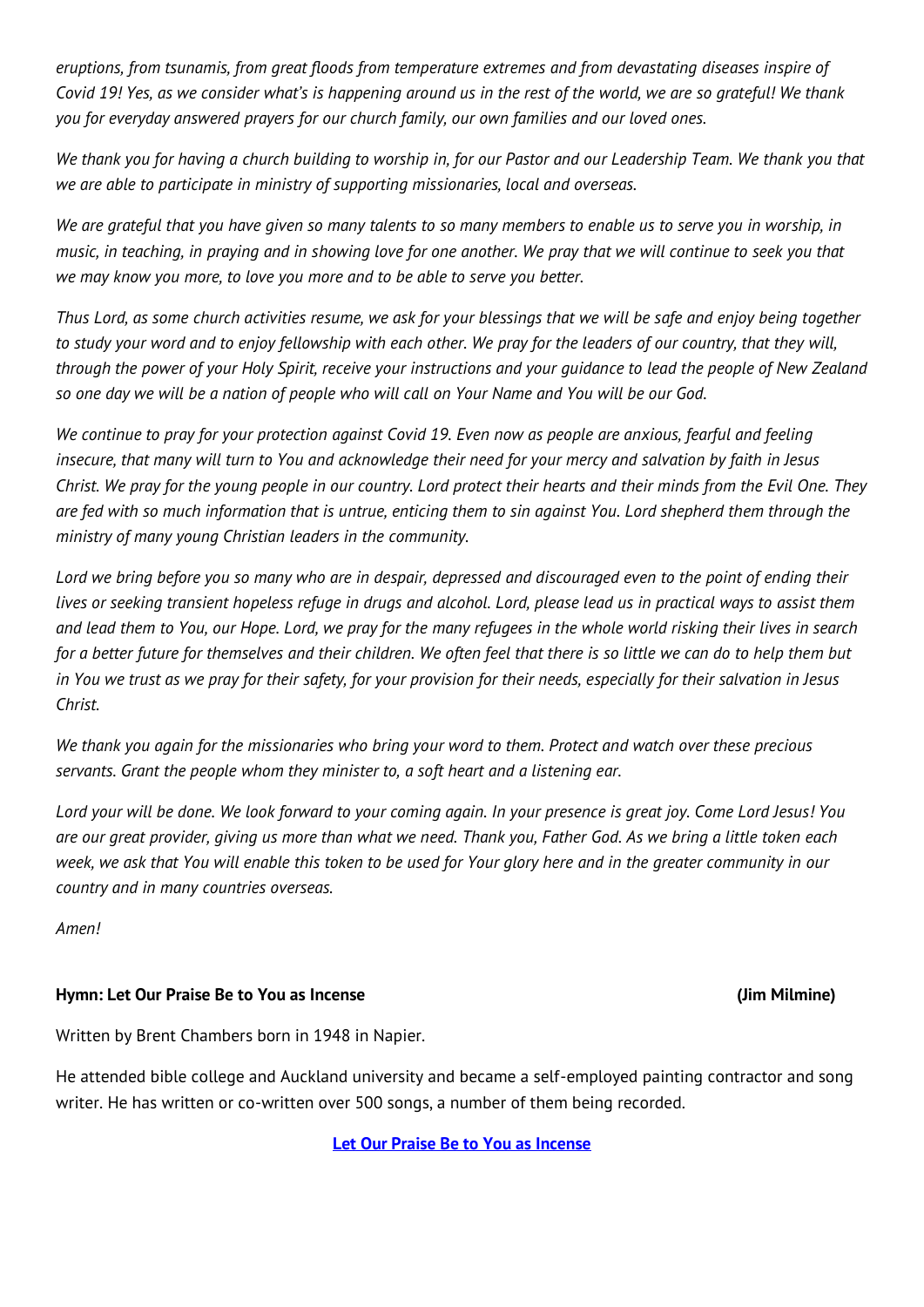Let Our Praise To You Be As Incense Let Our Praise To You Be As Pillars Of Your Throne Let Our Praise To You Be As Incense As We Come Before You And Worship You Alone As We See You In Your Splendour As We Gaze Upon Your Majesty As We Join The Hosts Of Angels And Proclaim Together Your Holiness [2] Holy, Holy, Holy, Holy Is The Lord [4]

# **Introduction (Jeevan Karki)**

Dear Church,

I take this opportunity to introduce my family to the congregation. Thanks to Pastor Brian and the Leadership Team for providing this opportunity.

We have been attending the Milford Baptist Church for a few weeks. We used to attend a Baptist Church in South Auckland. Since we moved to the North Shore last year, we had been praying for a local Church.

We are a family of four members, and it is my privilege to introduce me and my family to you today. My name is Jeevan Karki, and my wife's name is Nisha. We have two daughters, Luniva and Lumana. We currently live in Glenfield, but we came from Nepal, a beautiful country between India and China.

I was born in a Hindu family, but a miraculous event led us to be in a Church when I was six years old, leading a journey to be saved when I was eleven. I will share, God willing, my testimony in the future. The plan to pursue higher education brought us to New Zealand about three years ago, but I understand He has a bigger plan on/through me and my family. Currently, I am undertaking postgraduate research on disaster resilience. I also work part-time for Tearfund, a reputed Christian charity in New Zealand. I have over 15 years of experience in working with charity organisations to help poor and marginalised people to improve their lives and livelihoods.

I married Nisha in 2008. I met her in the organisation I used to work in Nepal. She is a lovely woman. She has studied business studies and has good finance, administration, and IT support skills. However, she works as an essential worker--the pandemic has told us what this means.

Our eldest daughter turned 11 years a few months ago. She loves reading and is learning to play the violin. Our youngest daughter Lumana is eight years old. Like her sister, she loves reading. She also likes cycling and is learning to play the piano. They both attend a Christian school in North Shore.

The last three years have taught us that Lord is so faithful. He is *"our refuge and strength, a very present help in trouble"* (Psalm 46:1). Our prayer with the Lord was/is to lead us to a good Bible-believing New Testament Church in the North Shore to learn, grow, and serve Him faithfully. We are praying to reach to the decision with peace soon.

Thank you!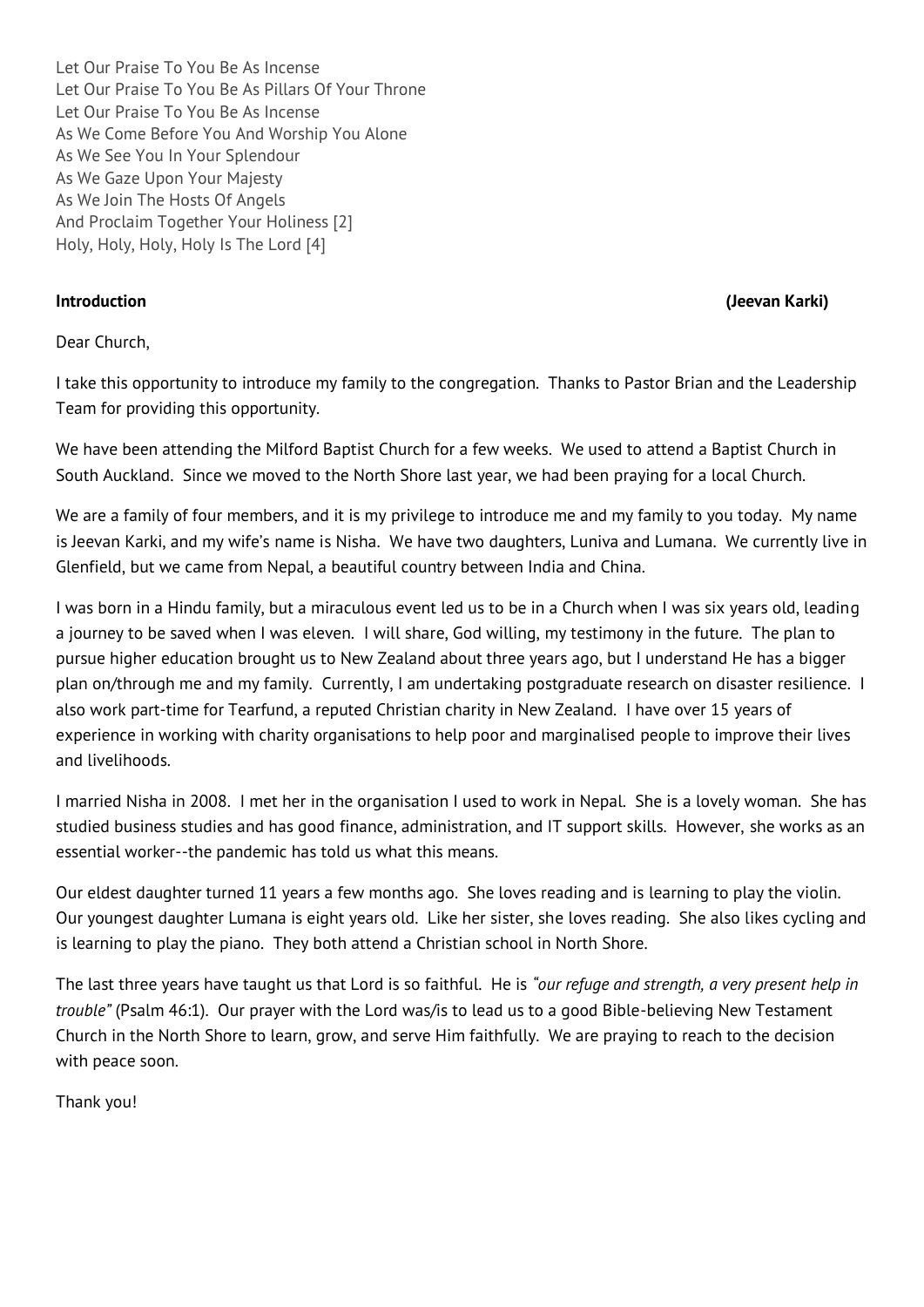### **Hymn: Will You Let Me Be Your Servant (Jim Milmine)**

Richard Gillard was a teacher and a member of St. Paul's Anglican Church in Auckland for many years.

## **[Will You Let Me Be Your Servant](http://www.viewpure.com/32jWTAIHXgE?start=0&end=0)**

# *Bible Reading [James 3:1–12]*

*3 <sup>1</sup> Not many of you should become teachers, my fellow believers, because you know that we who teach will be judged more strictly. <sup>2</sup>We all stumble in many ways. Anyone who is never at fault in what they say is perfect, able to keep their whole body in check.*

*<sup>3</sup>When we put bits into the mouths of horses to make them obey us, we can turn the whole animal. <sup>4</sup>Or take ships as an example. Although they are so large and are driven by strong winds, they are steered by a very small rudder wherever the pilot wants to go. <sup>5</sup> Likewise, the tongue is a small part of the body, but it makes great boasts. Consider what a great forest is set on fire by a small spark. <sup>6</sup> The tongue also is a fire, a world of evil among the parts of the body. It corrupts the whole body, sets the whole course of one's life on fire, and is itself set on fire by hell.*

*<sup>7</sup> All kinds of animals, birds, reptiles and sea creatures are being tamed and have been tamed by mankind, <sup>8</sup> but no human being can tame the tongue. It is a restless evil, full of deadly poison.*

*<sup>9</sup>With the tongue we praise our Lord and Father, and with it we curse human beings, who have been made in God's likeness. <sup>10</sup>Out of the same mouth come praise and cursing. My brothers and sisters, this should not be. <sup>11</sup> Can both fresh water and salt water flow from the same spring? <sup>12</sup> My brothers and sisters, can a fig tree bear olives, or a grapevine bear figs? Neither can a salt spring produce fresh water.*

## **Sermon "Watch Your Words" (Brian Lima)**

**[Read the Sermon](https://milfordbaptist.co.nz/wp-content/uploads/2022/02/2022.02.06-SERMON-Watch-Your-Words.pdf)**

**[Watch the Sermon](http://www.viewpure.com/bJkk9L4DRlI?start=0&end=0)**

# **Lord's Supper (Brian Lima)**

Let us remember the love of Jesus to plant within us God's Word and the guidance of God' Spirit.

# *1 Corinthians 11:23–26*

*The Lord Jesus…took bread, and when he had given thanks, he broke it and said, 'This is my body, which is for you; do this in remembrance of me.' In the same way, after supper he took the cup, saying, 'This cup is the new covenant in my blood; do this, whenever you drink it, in remembrance of me.' For whenever you eat this bread and drink this cup, you proclaim the Lord's death until he comes.*